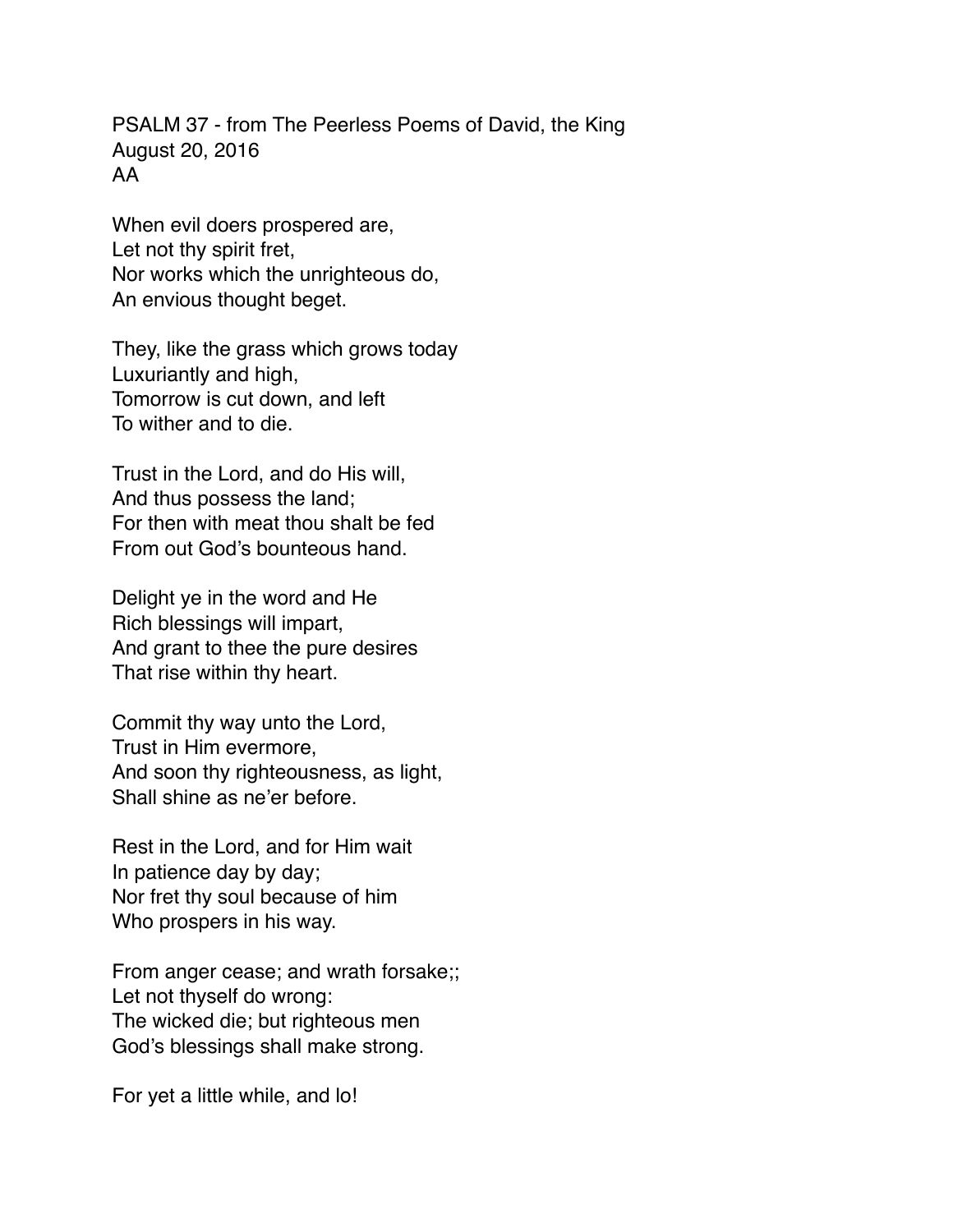The wicked shall not be; Yea, thou shalt seek his wonted place, But him thou wilt not see.

The righteous meek, with gentle sway, The earth shall soon possess; They shall delight themselves in peace; Nought shall their souls distress.

The wicked plotteth 'gainst the just, And would him quickly slay; The Lord shall laugh at him, for lo! He sees his coming day.

In hatred they have drawn the sword, They long have bent the bow, With which they would the needy slay, And lay the righteous low.

Their swords shall enter their own hearts; Their bows shall broken lie; Yea, they who do the righteous kill Shall in swift judgment die.

A little that a righteous man Doth of this world possess, Is better than the ill-gained wealth Of those who do transgress.

The arms of wicked men shall break; The Lord upholds the good; Their riches are enduring, and Their days are understood.

They shall not hide their face with shame In any evil time; In days of famine they shall rise On wings of faith sublime.

But wicked men shall perish soon,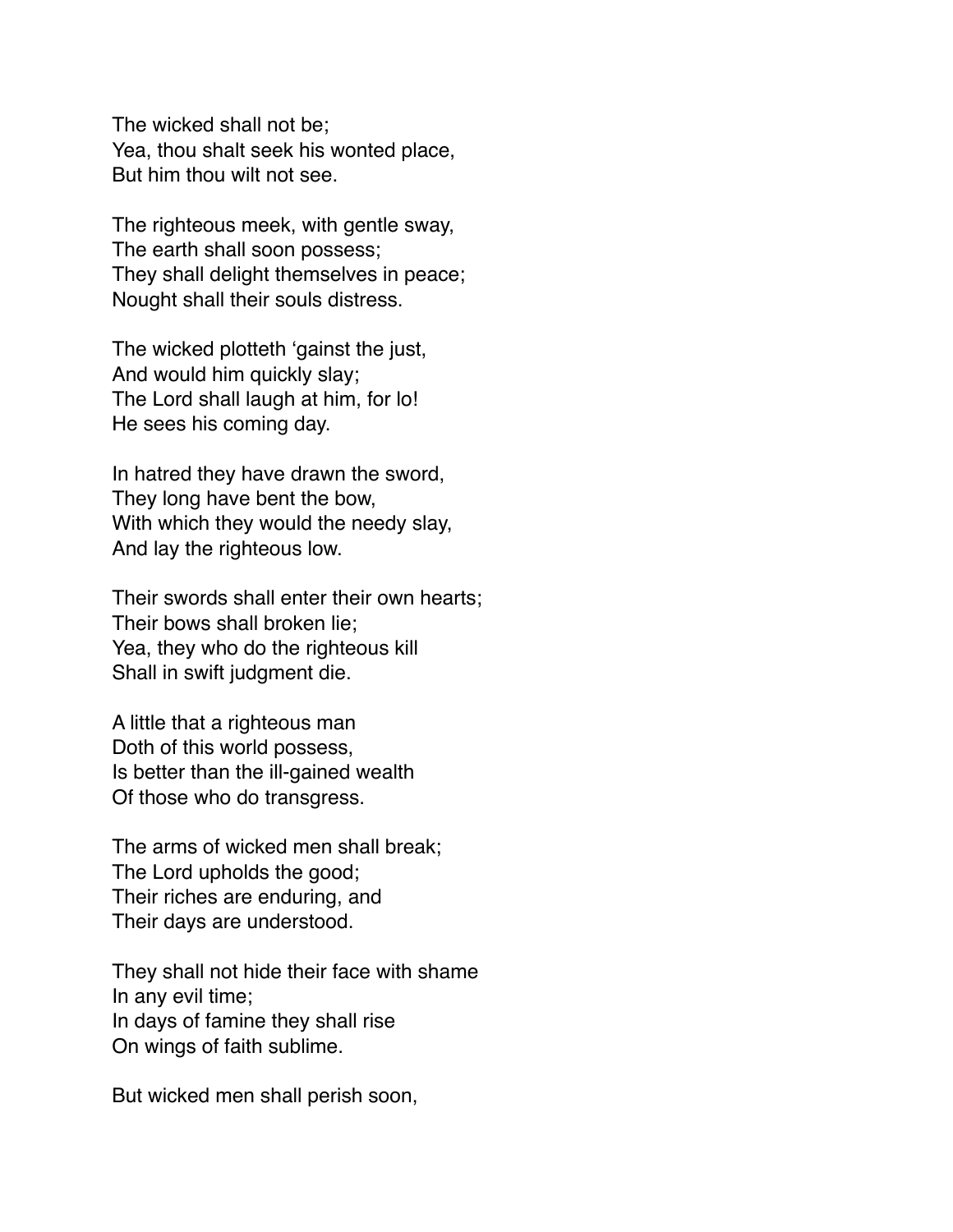Like smoke, consume away; E'en one that borroweth, nor doth In honesty repay.

The righteous man doth mercy show, And gifts of love bestow; And he who thus is blest of him, Shall in abundance grow.

Each step the godly man doth take, Is ordered by the Lord; The Lord delighteth in his way, And doth him grace afford.

Though he should fall, he shall not be Entirely cast down; The Lord upholds him with His hand, And doth his efforts crown.

I have been young, and now am old; I've seen the righteous led, But ne'er forsaken, nor his seed In hunger begging bread.

He merciful is ever found, And to the poor doth lend; And to his seed God's loving hand In blessing doth extend.

Depart from evil, and do good And live for evermore; God loveth judgment, and will yet His weakest saint restore.

The righteous shall possess the land, And there in safety dwell; The mouth of the redeemed doth speak Of truth and wisdom well.

The law of God, so pure and just,